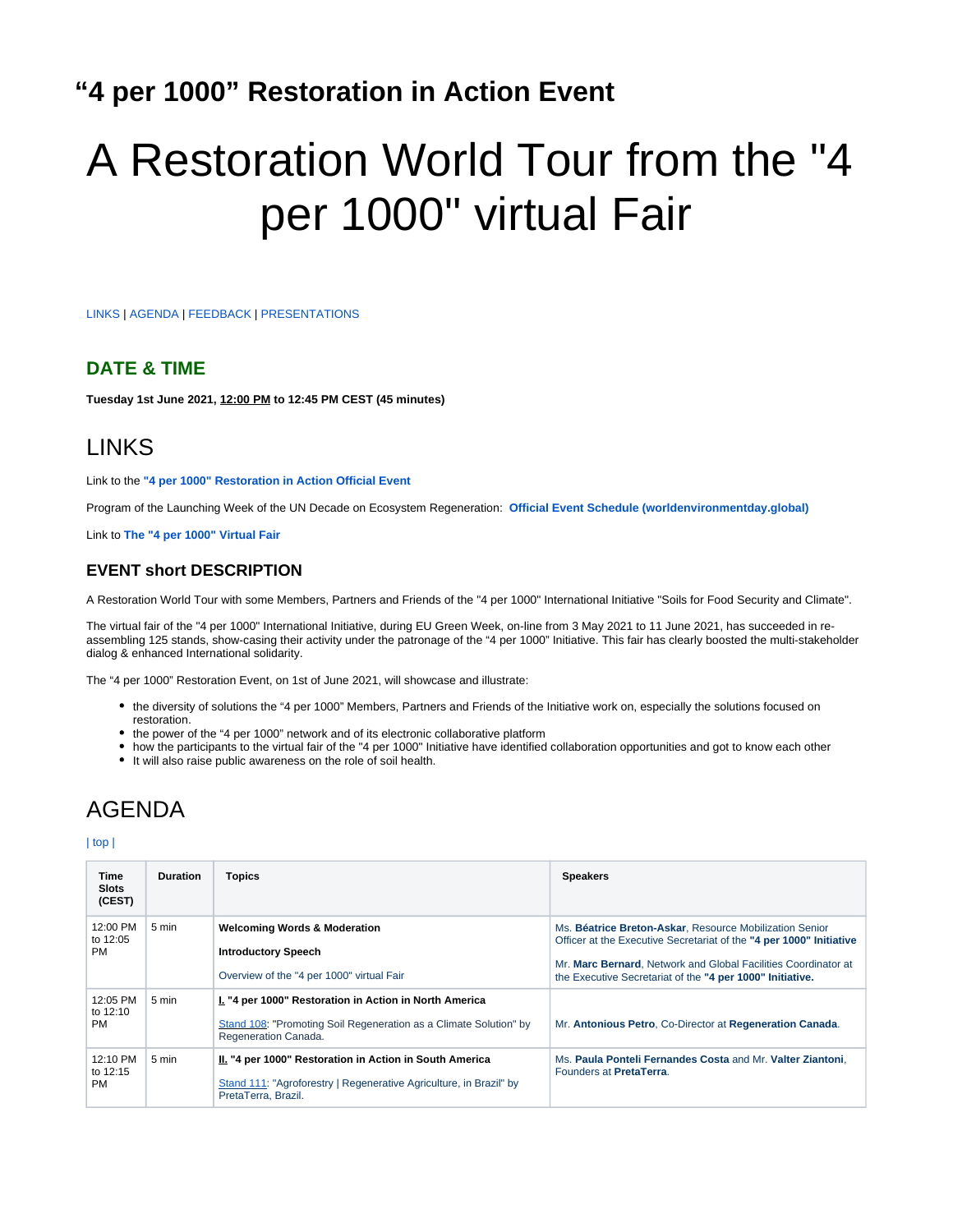| 12:15 PM<br>to 12:20<br><b>PM</b> | 5 min          | III. "4 per 1000" Restoration in Action in Europe<br>Stand 33: "French Livestock Farm as a Solution to Preserve High<br>Organic Carbon Soil in Agri-Ecosystem" by IDELE (Institut de<br>l'Elevage / The French Livestock Institute), France.                                                                                                                                                                      | Ms. Hélène Chambaut, Environmental Engineer at IDELE<br>(Institut de l'Elevage / The French Livestock Institute).                                                                                                                                                                                                      |
|-----------------------------------|----------------|-------------------------------------------------------------------------------------------------------------------------------------------------------------------------------------------------------------------------------------------------------------------------------------------------------------------------------------------------------------------------------------------------------------------|------------------------------------------------------------------------------------------------------------------------------------------------------------------------------------------------------------------------------------------------------------------------------------------------------------------------|
| 12:20 PM<br>to 12:30<br>AM        | 5 min<br>5 min | IV. "4 per 1000" Restoration in Action in Africa<br>Stand 18: "Protecting Rain Forest in DRC Democratic Republic of<br>Congo: The Shabunda Project" by GIERI (Groupe d'Intervention pour<br>l'Encadrement et la Réhabilitation Intégrale / Intervention Group for<br>Supervision and Integral Rehabilitation).<br>Stand 59: "Nature for Socio-Economic Development in Rural Malawi"<br>by the Simpson foundation. | Mr. Patrick Kaka, Director and Mr. Marcel Tshikuta Mulombo,<br>Program Manager at GIERI (Groupe d'Intervention pour<br>l'Encadrement et la Réhabilitation Intégrale / Intervention Group<br>for Supervision and Integral Rehabilitation).<br>Mr. Joseph Chipimpha Mughogho, Program Manager at Simp<br>son Foundation. |
| 12:30 PM<br>to 12:40<br><b>PM</b> | 5 min<br>5 min | V. "4 per 1000" Restoration in Action in Asia<br>Stand 37: "Ecosystem Restoration and Environment Enrichment for<br>Livelihoods and Quality of Life Gains": A case of BAIF Development<br>Research Foundation, India.<br>Stand 35 "Turning the Ulan Buh Desert into a High Yield Zero<br>Pollution Eco-Agricultural Zone" by HomelandGreen, HK.                                                                   | Dr. Nandini Joshi, Senior Research Officer at BAIF Developme<br>nt Research Foundation.<br>Ms. Josephine Wen Ning Chen, Chairman of HomelandGreen.                                                                                                                                                                     |
| 12:40 PM<br>to 12:45<br><b>PM</b> | 5 min          | <b>Conclusion Speech</b>                                                                                                                                                                                                                                                                                                                                                                                          | Dr. Paul Luu, Executive Secretary of the "4 per 1000" Initiative.                                                                                                                                                                                                                                                      |

 [| top |](#page-0-2)

## <span id="page-1-0"></span>FEEDBACK

We assure you of confidentiality and will under no circumstances pass on your personal data to third parties.

Feedback Form

#### [| top |](#page-0-2)

## <span id="page-1-1"></span>PRESENTATIONS

#### **Executive Secretariat**

#### **Welcoming Words & Moderation**

Ms. Béatrice Breton-Askar, Resource Mobilization Senior Officer at the Executive Secretariat of the "4 per 1000" Initiative

#### **Introductory Speech: Overview of the "4 per 1000" virtual Fair for action.**

Mr. Marc Bernard, Network and Global Facilities Coordinator at the Executive Secretariat of the "4 per 1000" Initiative.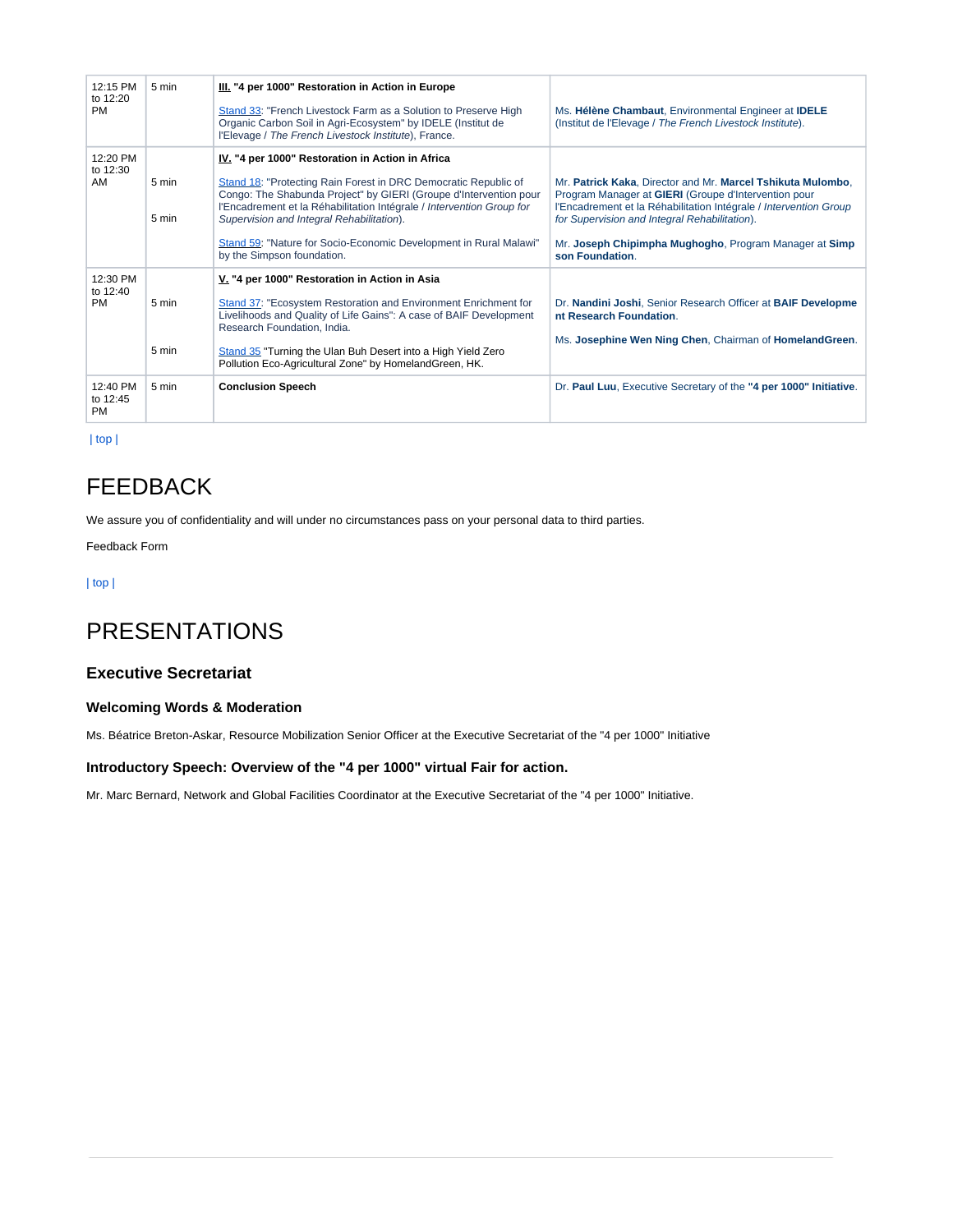**I. "4 per 1000" Restoration in Action in North America**

**Stand 108: "Promoting Soil Regeneration as a Climate Solution" by Regeneration Canada.**

Mr. Antonious Petro, Co-Director at Regeneration Canada.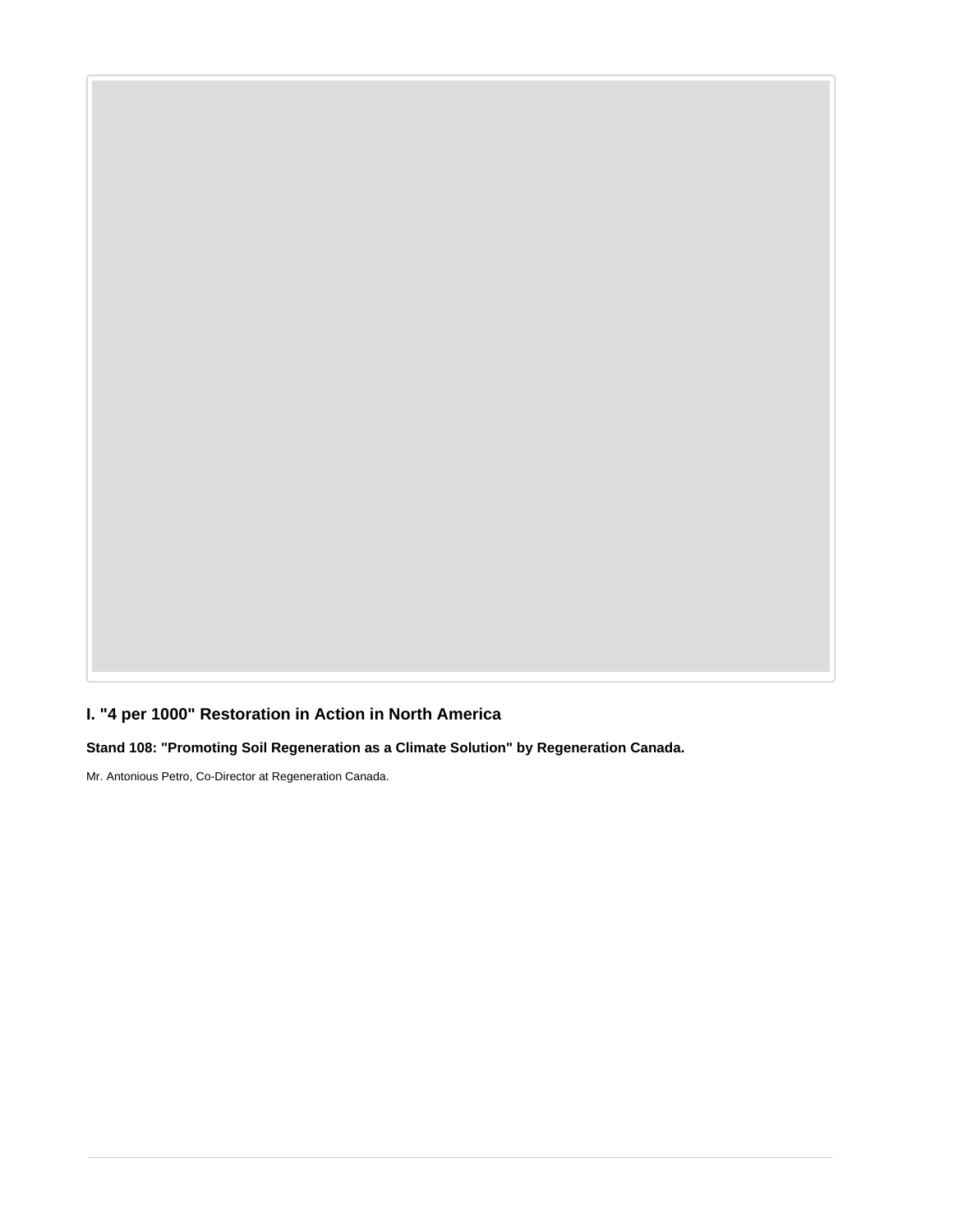## **II. "4 per 1000" Restoration in Action in South America**

#### **Stand 111: "Agroforestry | Regenerative Agriculture, in Brazil" by PretaTerra, Brazil.**

Ms. Paula Ponteli Fernandes Costa and Mr. Valter Ziantoni, Founders at PretaTerra.



**III. "4 per 1000" Restoration in Action in Europe**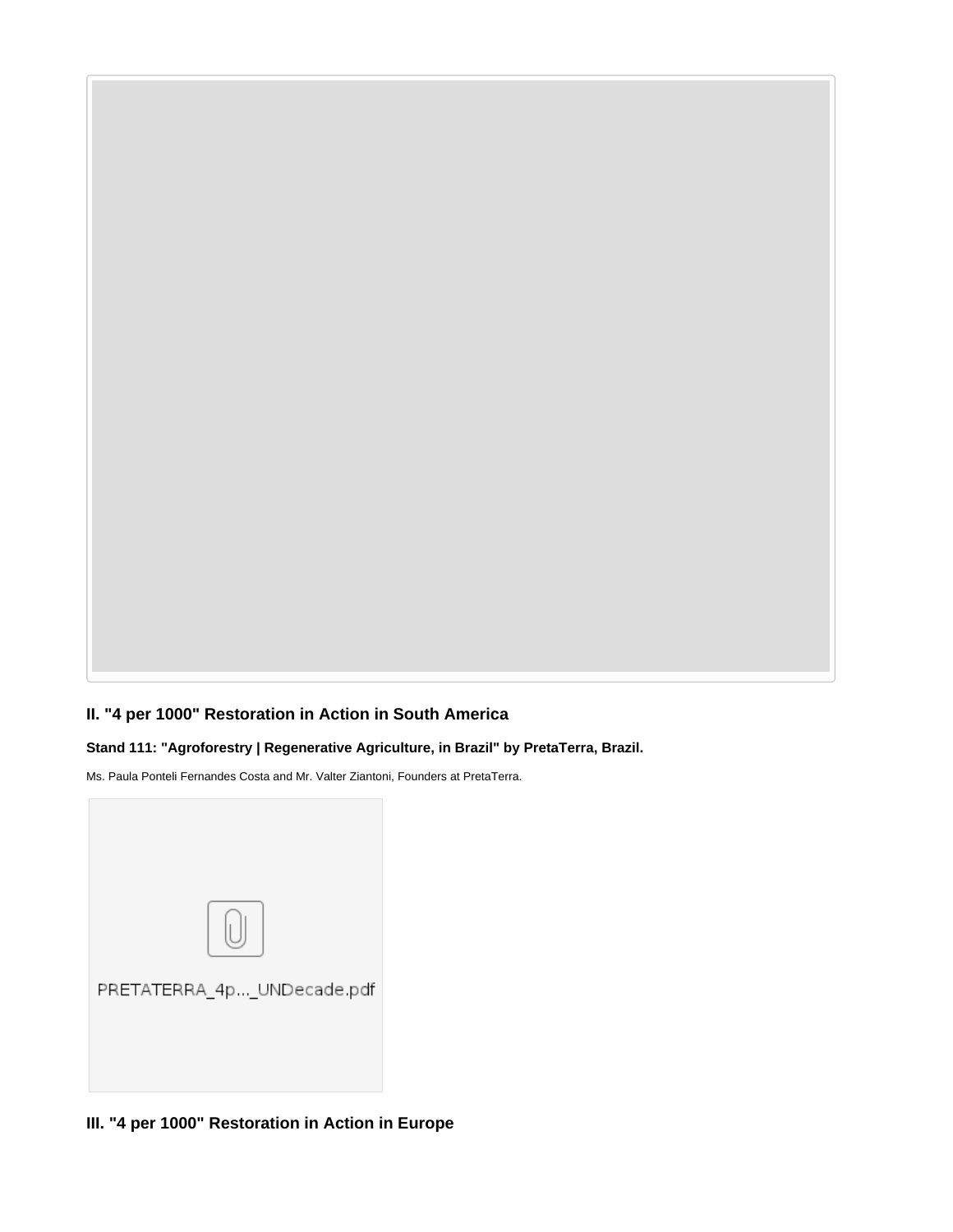#### **Stand 33: "Decrease GHG Emissions and enhance Carbon Sequestration in French beef and dairy farms : Tools for Farmers and Advisers" by IDELE (Institut de l'Elevage / Livestock Institute), France.**

Ms. Hélène Chambaut, Environmental Engineer at IDELE (Institut de l'Elevage / The French Livestock Institute).

#### **IV. "4 per 1000" Restoration in Action in Africa**

**Stand 18: "Protecting Rain Forest in DRC Democratic Republic of Congo: The Shabunda Project" by GIERI (Groupe d'Intervention pour l'Encadrement et la Réhabilitation Intégrale / Intervention Group for Supervision and Integral Rehabilitation).**

Mr. Patrick Kaka, Director and Mr. Marcel Tshikuta Mulombo, Program Manager at GIERI (Groupe d'Intervention pour l'Encadrement et la Réhabilitation Intégrale / Intervention Group for Supervision and Integral Rehabilitation).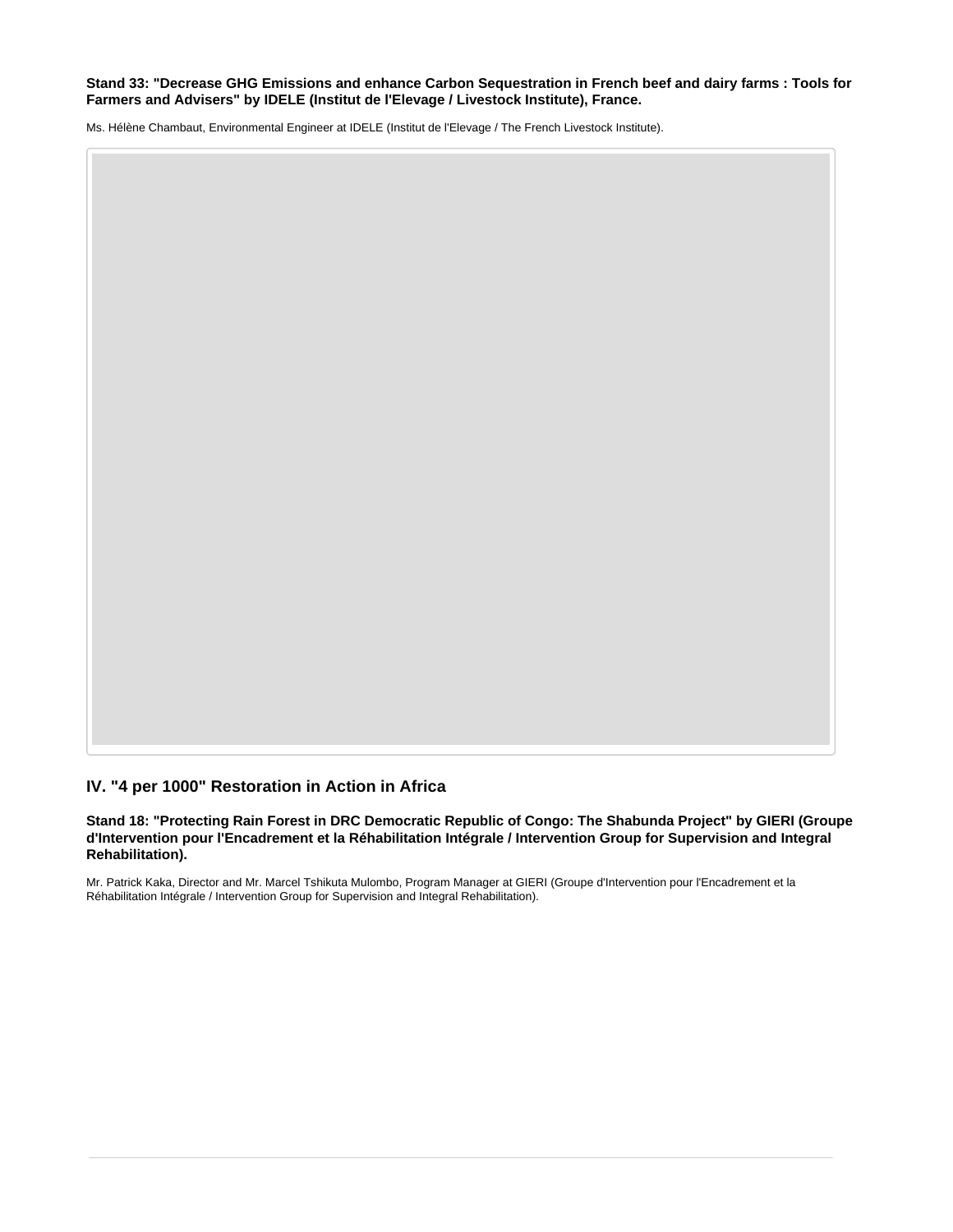**Stand 59: "Nature for Socio-Economic Development in Rural Malawi" by the Simpson foundation.**

Mr. Joseph Chipimpha Mughogho, Program Manager at Simpson Foundation.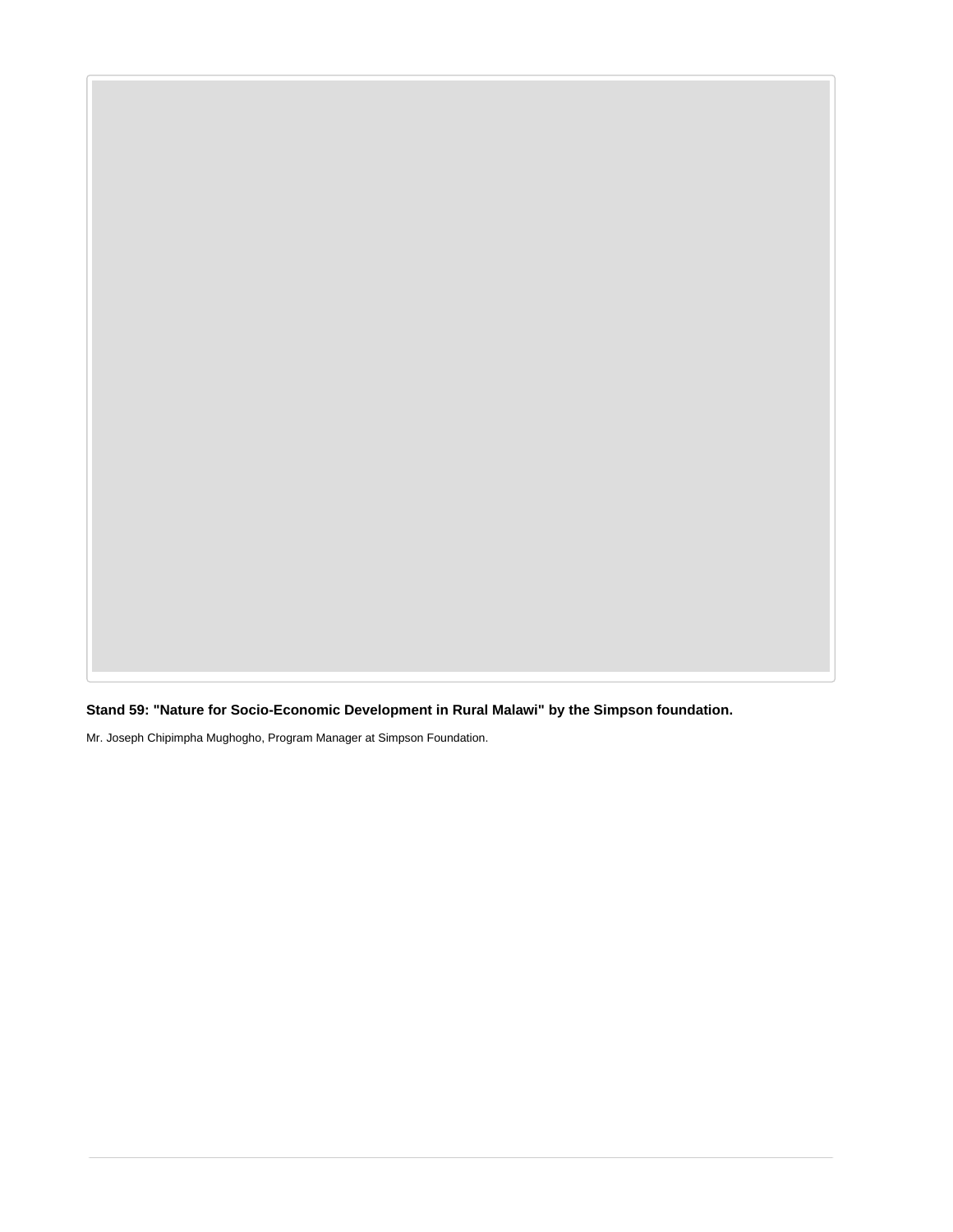### **V. "4 per 1000" Restoration in Action in Asia**

**Stand 37: "Ecosystem Restoration and Environment Enrichment for Livelihoods and Quality of Life Gains": A case of BAIF Development Research Foundation, India.**

Dr. Nandini Joshi, Senior Research Officer at BAIF Development Research Foundation.